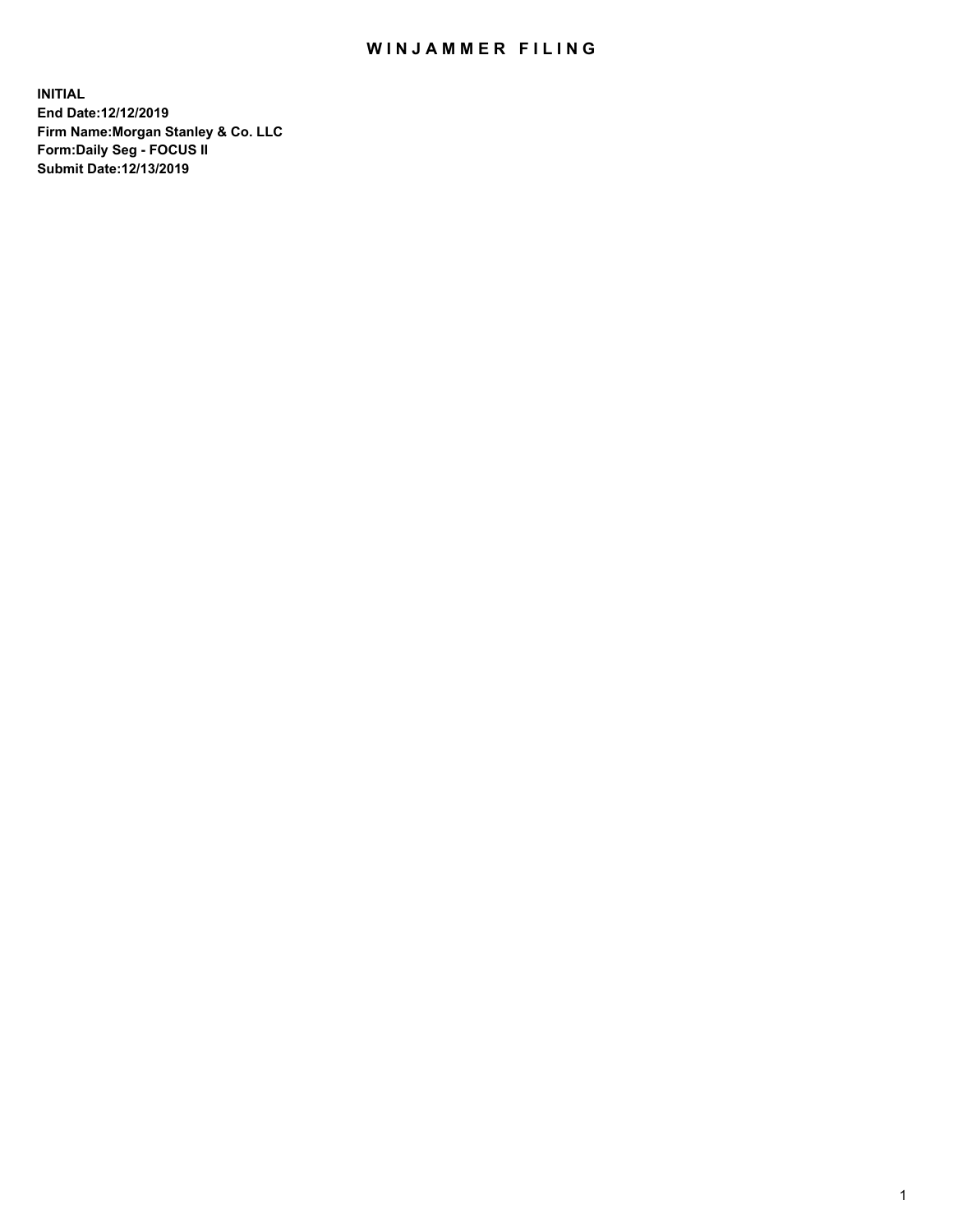**INITIAL End Date:12/12/2019 Firm Name:Morgan Stanley & Co. LLC Form:Daily Seg - FOCUS II Submit Date:12/13/2019 Daily Segregation - Cover Page**

| Name of Company                                                                                                                                                                                                                                                                                        | Morgan Stanley & Co. LLC             |
|--------------------------------------------------------------------------------------------------------------------------------------------------------------------------------------------------------------------------------------------------------------------------------------------------------|--------------------------------------|
| <b>Contact Name</b>                                                                                                                                                                                                                                                                                    | <b>Ikram Shah</b>                    |
| <b>Contact Phone Number</b>                                                                                                                                                                                                                                                                            | 212-276-0963                         |
| <b>Contact Email Address</b>                                                                                                                                                                                                                                                                           | Ikram.shah@morganstanley.com         |
| FCM's Customer Segregated Funds Residual Interest Target (choose one):<br>a. Minimum dollar amount: ; or<br>b. Minimum percentage of customer segregated funds required:% ; or<br>c. Dollar amount range between: and; or<br>d. Percentage range of customer segregated funds required between:% and%. | 235,000,000<br><u>0</u><br>00<br>00  |
| FCM's Customer Secured Amount Funds Residual Interest Target (choose one):<br>a. Minimum dollar amount: ; or<br>b. Minimum percentage of customer secured funds required:% ; or<br>c. Dollar amount range between: and; or                                                                             | 140,000,000<br><u>0</u><br><u>00</u> |
| d. Percentage range of customer secured funds required between: % and %.<br>FCM's Cleared Swaps Customer Collateral Residual Interest Target (choose one):                                                                                                                                             | 0 <sub>0</sub>                       |
| a. Minimum dollar amount: ; or<br>b. Minimum percentage of cleared swaps customer collateral required:% ; or<br>c. Dollar amount range between: and; or<br>d. Percentage range of cleared swaps customer collateral required between:% and%.                                                           | 92,000,000<br><u>0</u><br>0 Q<br>00  |

Attach supporting documents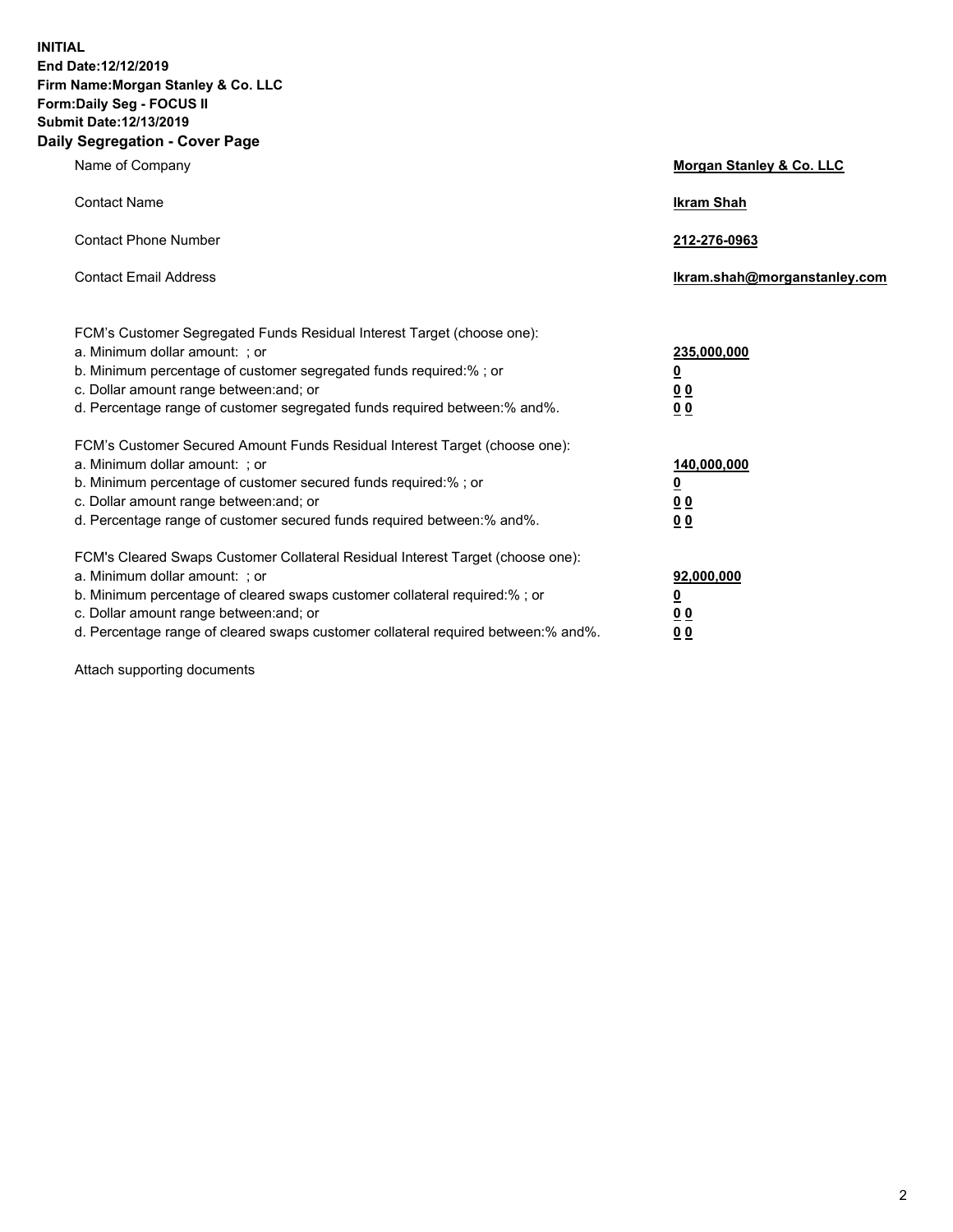## **INITIAL End Date:12/12/2019 Firm Name:Morgan Stanley & Co. LLC Form:Daily Seg - FOCUS II Submit Date:12/13/2019**

## **Daily Segregation - Secured Amounts**

|          | Foreign Futures and Foreign Options Secured Amounts                                         |                                           |
|----------|---------------------------------------------------------------------------------------------|-------------------------------------------|
|          | Amount required to be set aside pursuant to law, rule or regulation of a foreign            | $0$ [7305]                                |
|          | government or a rule of a self-regulatory organization authorized thereunder                |                                           |
| 1.       | Net ledger balance - Foreign Futures and Foreign Option Trading - All Customers             |                                           |
|          | A. Cash                                                                                     | 2,937,069,006 [7315]                      |
|          | B. Securities (at market)                                                                   | 2,346,982,865 [7317]                      |
| 2.<br>3. | Net unrealized profit (loss) in open futures contracts traded on a foreign board of trade   | 304,783,333 [7325]                        |
|          | Exchange traded options                                                                     |                                           |
|          | a. Market value of open option contracts purchased on a foreign board of trade              | 4,177,405 [7335]<br>$-6,141,430$ [7337]   |
| 4.       | b. Market value of open contracts granted (sold) on a foreign board of trade                |                                           |
| 5.       | Net equity (deficit) (add lines 1.2. and 3.)                                                | 5,586,871,179 [7345]<br>93,840,131 [7351] |
|          | Account liquidating to a deficit and account with a debit balances - gross amount           |                                           |
|          | Less: amount offset by customer owned securities                                            | <u>-93,569,559</u> [7352] 270,57          |
| 6.       | Amount required to be set aside as the secured amount - Net Liquidating Equity              | 5,587,141,751 [7355]                      |
| 7.       | Method (add lines 4 and 5)                                                                  |                                           |
|          | Greater of amount required to be set aside pursuant to foreign jurisdiction (above) or line | 5,587,141,751 [7360]                      |
|          | 6.<br>FUNDS DEPOSITED IN SEPARATE REGULATION 30.7 ACCOUNTS                                  |                                           |
| 1.       | Cash in banks                                                                               |                                           |
|          | A. Banks located in the United States                                                       | 108,528,264 [7500]                        |
|          | B. Other banks qualified under Regulation 30.7                                              | 813,342,135 [7520] 921,8                  |
|          |                                                                                             | [7530]                                    |
| 2.       | Securities                                                                                  |                                           |
|          | A. In safekeeping with banks located in the United States                                   | 298,957,258 [7540]                        |
|          | B. In safekeeping with other banks qualified under Regulation 30.7                          | 0 [7560] 298,957,258 [75]                 |
| 3.       | Equities with registered futures commission merchants                                       |                                           |
|          | A. Cash                                                                                     | 7,345,195 [7580]                          |
|          | <b>B.</b> Securities                                                                        | $0$ [7590]                                |
|          | C. Unrealized gain (loss) on open futures contracts                                         | 271,106 [7600]                            |
|          | D. Value of long option contracts                                                           | $0$ [7610]                                |
|          | E. Value of short option contracts                                                          | 0 [7615] 7,616,301 [7620]                 |
| 4.       | Amounts held by clearing organizations of foreign boards of trade                           |                                           |
|          | A. Cash                                                                                     | $0$ [7640]                                |
|          | <b>B.</b> Securities                                                                        | $0$ [7650]                                |
|          | C. Amount due to (from) clearing organization - daily variation                             | $0$ [7660]                                |
|          | D. Value of long option contracts                                                           | $0$ [7670]                                |
|          | E. Value of short option contracts                                                          | 0 [7675] 0 [7680]                         |
| 5.       | Amounts held by members of foreign boards of trade                                          |                                           |
|          | A. Cash                                                                                     | 2,199,981,922 [7700]                      |
|          | <b>B.</b> Securities                                                                        | 2,048,025,607 [7710]                      |
|          | C. Unrealized gain (loss) on open futures contracts                                         | 304,512,228 [7720]                        |
|          | D. Value of long option contracts                                                           | 4,177,405 [7730]                          |
|          | E. Value of short option contracts                                                          | -6,141,430 [7735] 4,550,5                 |
|          |                                                                                             | [7740]                                    |
| 6.       | Amounts with other depositories designated by a foreign board of trade                      | $0$ [7760]                                |
| 7.       | Segregated funds on hand                                                                    | $0$ [7765]                                |
| 8.       | Total funds in separate section 30.7 accounts                                               | 5,778,999,690 [7770]                      |
| 9.       | Excess (deficiency) Set Aside for Secured Amount (subtract line 7 Secured Statement         | 191,857,939 [7380]                        |
|          | Page 1 from Line 8)                                                                         |                                           |
| $\Delta$ | concept Towet Amount for Europe funds in concepts continue 20.7 concurring                  | 110.000.000177001                         |

- 10. Management Target Amount for Excess funds in separate section 30.7 accounts **140,000,000** [7780]
- 11. Excess (deficiency) funds in separate 30.7 accounts over (under) Management Target **51,857,939** [7785]

Less: amount offset by customer owned securities **-93,569,559** [7352] **270,572** [7354] **5,587,141,751** [7355] **5,587,141,751** [7360] B. Other banks qualified under Regulation 30.7 **813,342,135** [7520] **921,870,399**  $57, 258$  [7570]

**85**] **4,550,555,732** 880]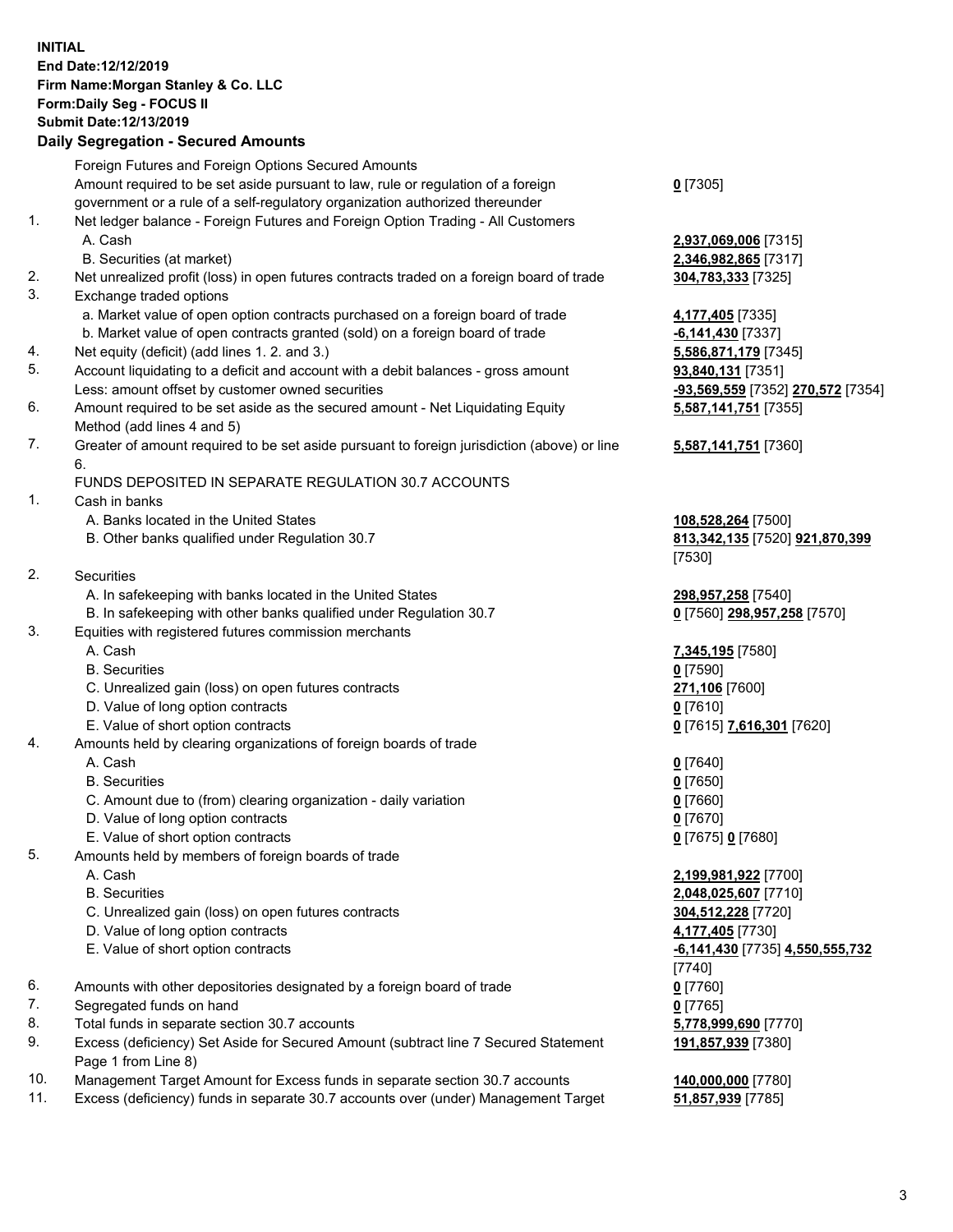**INITIAL End Date:12/12/2019 Firm Name:Morgan Stanley & Co. LLC Form:Daily Seg - FOCUS II Submit Date:12/13/2019 Daily Segregation - Segregation Statement** SEGREGATION REQUIREMENTS(Section 4d(2) of the CEAct) 1. Net ledger balance A. Cash **8,927,503,128** [7010] B. Securities (at market) **6,098,603,490** [7020] 2. Net unrealized profit (loss) in open futures contracts traded on a contract market **1,029,461,196** [7030] 3. Exchange traded options A. Add market value of open option contracts purchased on a contract market **343,912,279** [7032] B. Deduct market value of open option contracts granted (sold) on a contract market **-285,801,315** [7033] 4. Net equity (deficit) (add lines 1, 2 and 3) **16,113,678,778** [7040] 5. Accounts liquidating to a deficit and accounts with debit balances - gross amount **803,933,527** [7045] Less: amount offset by customer securities **-791,946,791** [7047] **11,986,736** [7050] 6. Amount required to be segregated (add lines 4 and 5) **16,125,665,514** [7060] FUNDS IN SEGREGATED ACCOUNTS 7. Deposited in segregated funds bank accounts A. Cash **3,368,617,532** [7070] B. Securities representing investments of customers' funds (at market) **0** [7080] C. Securities held for particular customers or option customers in lieu of cash (at market) **786,525,952** [7090] 8. Margins on deposit with derivatives clearing organizations of contract markets A. Cash **6,777,073,071** [7100] B. Securities representing investments of customers' funds (at market) **0** [7110] C. Securities held for particular customers or option customers in lieu of cash (at market) **5,312,077,538** [7120] 9. Net settlement from (to) derivatives clearing organizations of contract markets **101,377,556** [7130] 10. Exchange traded options A. Value of open long option contracts **343,912,279** [7132] B. Value of open short option contracts **-285,801,315** [7133] 11. Net equities with other FCMs A. Net liquidating equity **9,368,292** [7140] B. Securities representing investments of customers' funds (at market) **0** [7160] C. Securities held for particular customers or option customers in lieu of cash (at market) **0** [7170] 12. Segregated funds on hand **0** [7150] 13. Total amount in segregation (add lines 7 through 12) **16,413,150,905** [7180] 14. Excess (deficiency) funds in segregation (subtract line 6 from line 13) **287,485,391** [7190]

- 15. Management Target Amount for Excess funds in segregation **235,000,000** [7194]
- 16. Excess (deficiency) funds in segregation over (under) Management Target Amount Excess

**52,485,391** [7198]